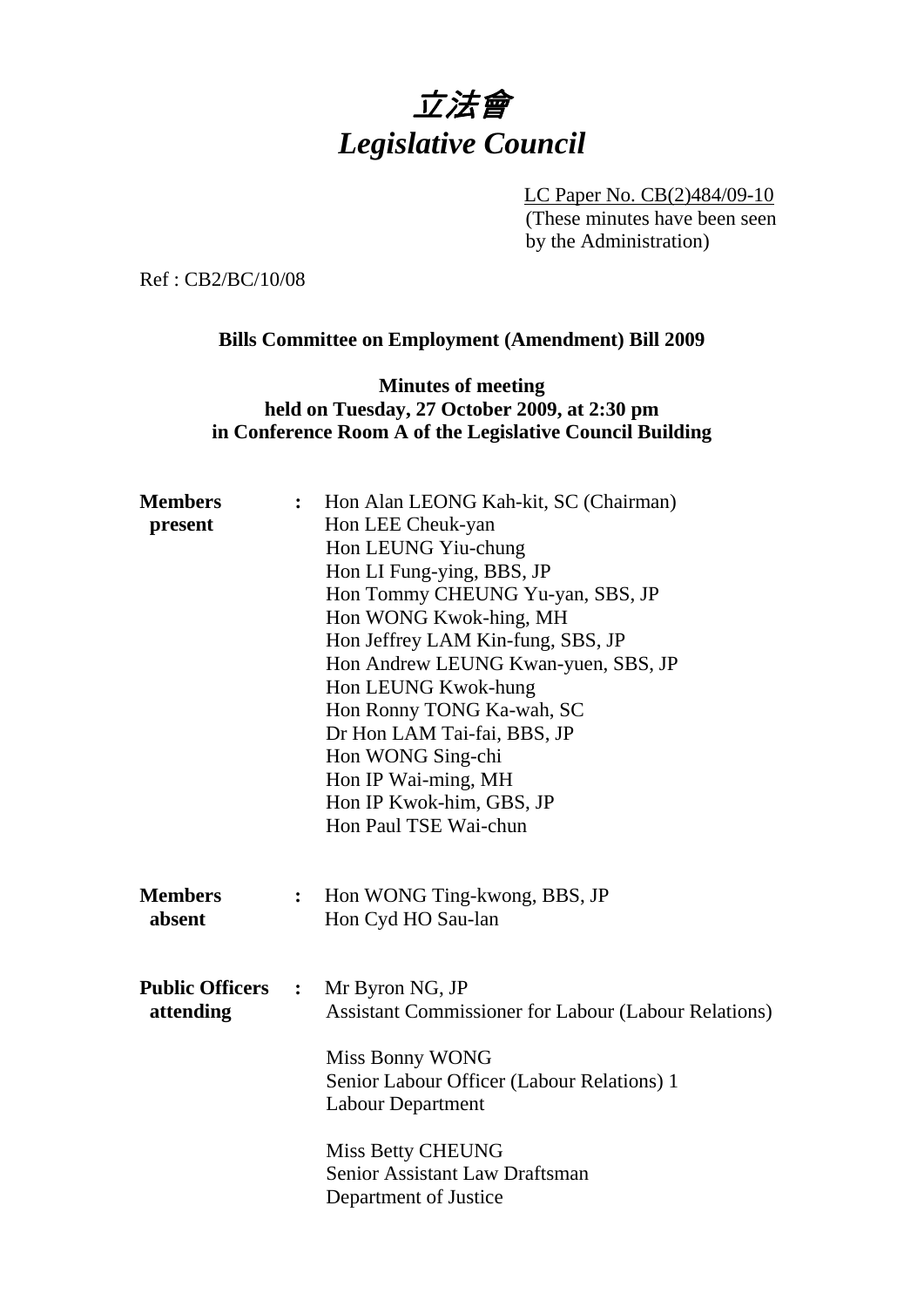|                               |                | Miss Emma WONG<br><b>Senior Government Counsel</b><br>Department of Justice |
|-------------------------------|----------------|-----------------------------------------------------------------------------|
| <b>Clerk</b> in<br>attendance | $\ddot{\cdot}$ | Mr Raymond LAM<br>Chief Council Secretary (2) 1                             |
| <b>Staff</b> in<br>attendance | $\ddot{\cdot}$ | Ms Clara TAM<br><b>Assistant Legal Adviser 9</b>                            |
|                               |                | Ms Judy TING<br>Senior Council Secretary (2) 8                              |
|                               |                | Ms Camy YOONG<br>Clerical Assistant (2) 1                                   |

#### **I. Meeting with the Administration**

1. The Bills Committee deliberated (index of proceedings attached at **Annex**).

- 2. The Bills Committee requested the Administration to
	- (a) illustrate the application of the proposed section 43P under the different scenarios of partial payment of an award of the Labour Tribunal (LT) or the Minor Employment Claims Adjudication Board (MECAB) and default of part of the instalment of the LT/MECAB award;
	- (b) consider improving the drafting of proposed section  $43N(1)(a)$  by explicitly including payment in lieu of notice in the definition of "specified entitlement" in the proposed section for employees' easy reference;
	- (c) provide information on the means for an employee to make claims where his employer failed to make payment to the mandatory provident fund after deducting a portion of his wages for that purpose;
	- (d) consider listing all reasonable excuses in the proposed section 43P(1)(b);
	- (e) provide information on provisions in other ordinances where there were elaborations on what constituted a reasonable excuse; and

- 2 -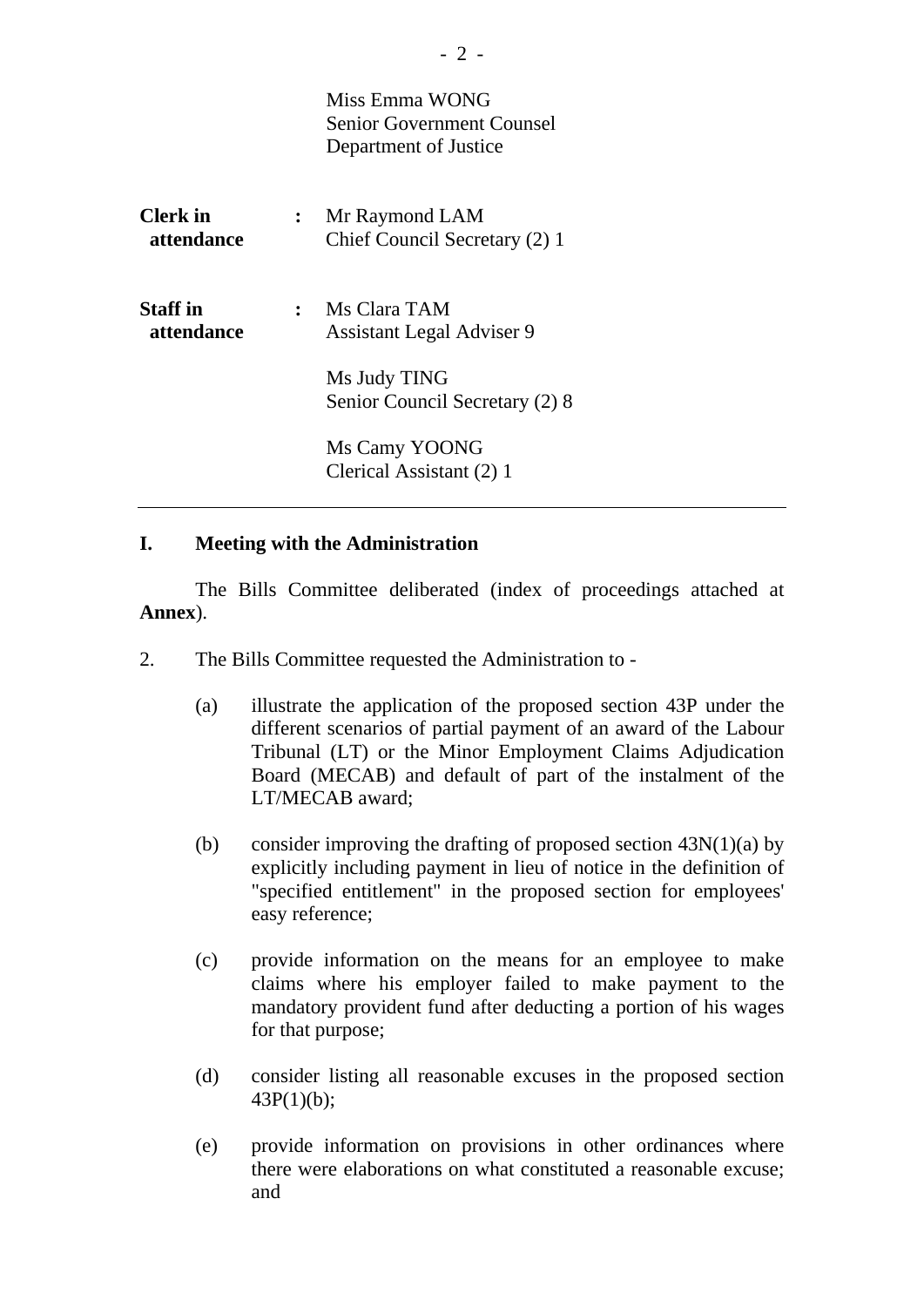(f) advise the timeframe for the process of investigation, prosecution and institution of criminal proceedings for defaults of LT/MECAB awards as set out in Annex A to LC Paper No. CB(2)80/09-10(01).

(*Post-meeting note*: The Administration's response was issued to members vide LC Paper No. CB(2)307/09-10 on 18 November 2009.)

3. The meeting ended at 4:30 pm.

Council Business Division 2 Legislative Council Secretariat 7 December 2009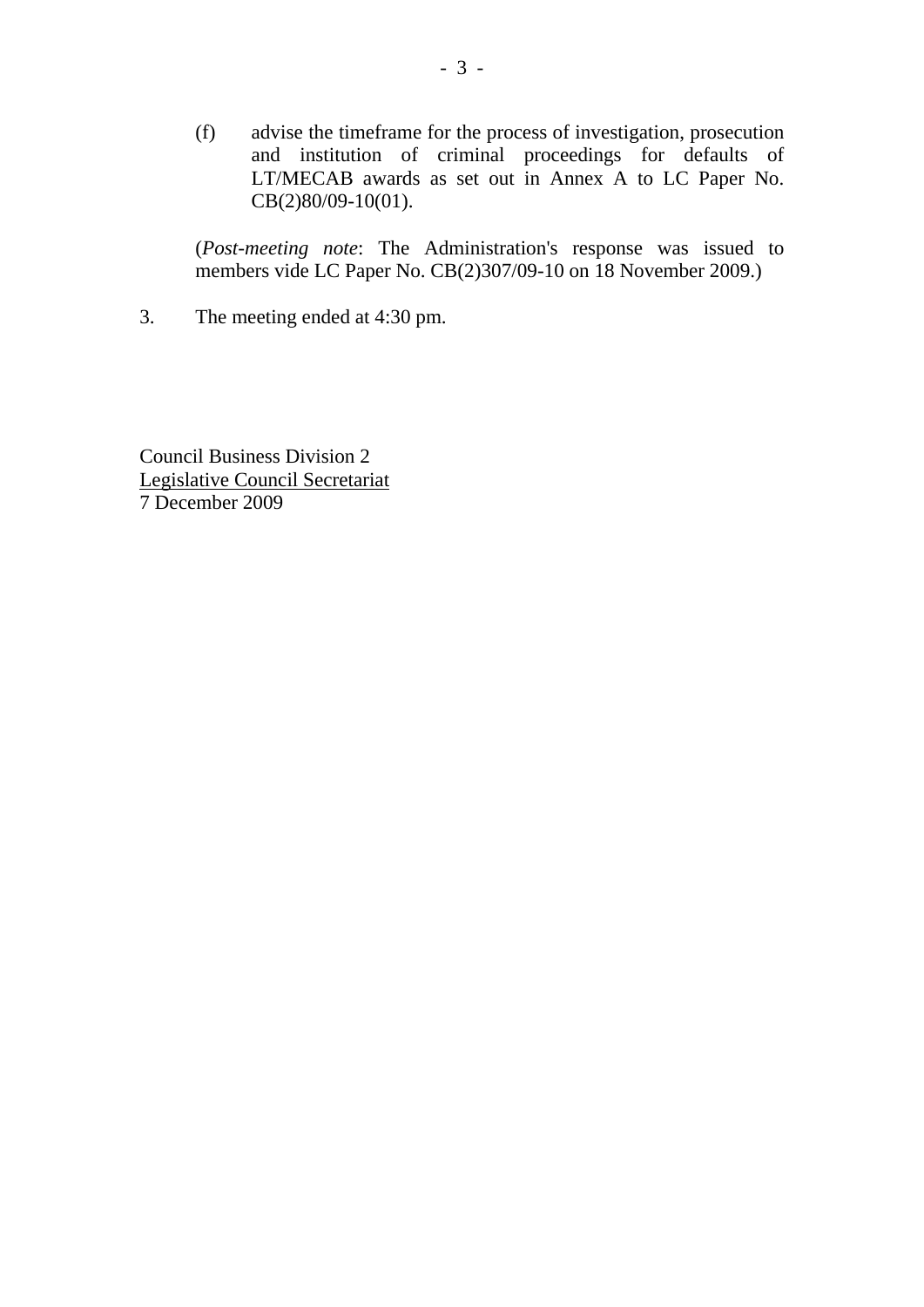## **Proceedings of meeting of the Bills Committee on Employment (Amendment) Bill 2009 on Tuesday, 27 October 2009, at 2:30 pm in Conference Room A of the Legislative Council Building**

| <b>Time marker</b>   | <b>Speaker</b>                         | Subject(s)                                                                                                                                                                                                                                                                                                                                                                                                                                                                                                                                                                                                                                                                                                                                                                                                                                                                                                    | <b>Action</b><br><b>Required</b> |
|----------------------|----------------------------------------|---------------------------------------------------------------------------------------------------------------------------------------------------------------------------------------------------------------------------------------------------------------------------------------------------------------------------------------------------------------------------------------------------------------------------------------------------------------------------------------------------------------------------------------------------------------------------------------------------------------------------------------------------------------------------------------------------------------------------------------------------------------------------------------------------------------------------------------------------------------------------------------------------------------|----------------------------------|
| $000000 -$<br>000208 | Chairman                               | Opening remarks                                                                                                                                                                                                                                                                                                                                                                                                                                                                                                                                                                                                                                                                                                                                                                                                                                                                                               |                                  |
| $000209 -$<br>001527 | Admin<br>Chairman                      | Briefing on the Administration's paper<br>on "Supplementary information on the<br>basis and justifications for<br>criminalization of non-payment of<br>award by the Labour Tribunal (LT)"<br>(LC Paper No. $CB(2)2617/08-09(01))$                                                                                                                                                                                                                                                                                                                                                                                                                                                                                                                                                                                                                                                                             |                                  |
| $001528 -$<br>003037 | Hon LEE Cheuk-yan<br>Admin<br>Chairman | Issues raised by Hon LEE Cheuk-yan<br>(a) whether criminal legal<br>proceedings could be instituted<br>against an employer who had<br>made partial payment of an award<br>of LT or the Minor Employment<br><b>Claims Adjudication Board</b><br>(MECAB), if the part paid had a<br>criminal element while the<br>defaulting part was civil in nature;<br>(b) whether criminal legal<br>proceedings could be instituted<br>against an employer who had<br>defaulted part of a lump-sum<br>settlement which was treated as a<br>LT/MECAB award and had both<br>criminal and civil elements; and<br>(c) whether the Labour Department<br>(LD) needed to bid for additional<br>manpower resources in order to<br>handle the workload created from<br>the Bill<br>Response of the Administration that -<br>(a) the employers referred to in the<br>two scenarios quoted by Hon LEE<br>Cheuk-yan would be subject to | Admin                            |
|                      |                                        | criminal sanctions by virtue of the<br>proposed sections 43P and<br>The Administration<br>$43N(2)$ .                                                                                                                                                                                                                                                                                                                                                                                                                                                                                                                                                                                                                                                                                                                                                                                                          |                                  |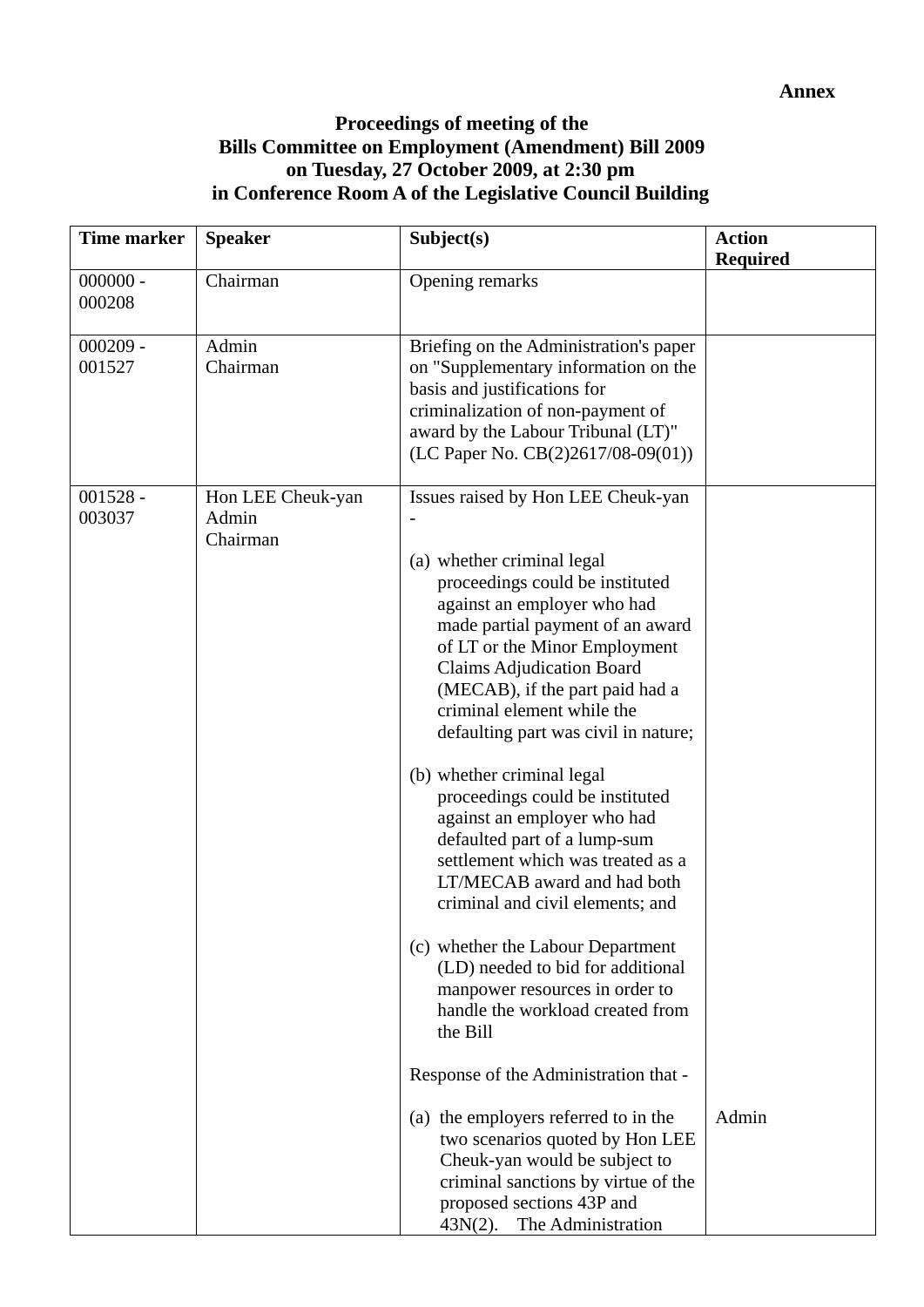| <b>Time marker</b> | <b>Speaker</b>                        | Subject(s)                                                                                                                                                                                                                                                                                                                                                                                                                                                                                                                                                                                                                                                                                                                                                                                                                                                                                                                                                                                                                                                                                                    | <b>Action</b><br><b>Required</b> |
|--------------------|---------------------------------------|---------------------------------------------------------------------------------------------------------------------------------------------------------------------------------------------------------------------------------------------------------------------------------------------------------------------------------------------------------------------------------------------------------------------------------------------------------------------------------------------------------------------------------------------------------------------------------------------------------------------------------------------------------------------------------------------------------------------------------------------------------------------------------------------------------------------------------------------------------------------------------------------------------------------------------------------------------------------------------------------------------------------------------------------------------------------------------------------------------------|----------------------------------|
|                    |                                       | would illustrate the application of<br>the section 43P offence in various<br>scenarios of LT/MECAB defaults<br>in writing; and                                                                                                                                                                                                                                                                                                                                                                                                                                                                                                                                                                                                                                                                                                                                                                                                                                                                                                                                                                                |                                  |
|                    |                                       | (b) LD would review the manpower<br>required to handle the additional<br>workload arising from the Bill                                                                                                                                                                                                                                                                                                                                                                                                                                                                                                                                                                                                                                                                                                                                                                                                                                                                                                                                                                                                       |                                  |
| 003038 -<br>003943 | Hon LI Fung-ying<br>Admin<br>Chairman | Issues raised by Hon LI Fung-ying -<br>(a) whether a settlement reached<br>between an employer and<br>employee outside LT would be<br>covered by the Bill; and<br>(b) reasons for the increasing number<br>of claimants seeking assistance<br>from the Award Enforcement<br>Support Service (AESS) in the<br>first half of 2009 and reasons for<br>the remaining half of employers<br>who were not insolvent or ceased<br>business but had defaulted<br>payment of LT awards<br>(paragraphs 6 and 7 of LC Paper<br>No. $CB(2)2617/08-09(01)$<br>Response of the Administration that -<br>(a) a settlement reached between an<br>employer and employee should be<br>filed in LT in order to be covered<br>by the Bill. The Administration<br>would promote awareness among<br>employees after the Bill was<br>enacted;<br>(b) the number of AESS cases had<br>increased substantially in the first<br>half of 2009 because of the<br>increasing awareness of AESS<br>since its introduction in July 2008<br>and the financial hardship faced<br>by employers since the advent of<br>the financial tsunami; and |                                  |
|                    |                                       | (c) there was no information on why<br>employers who were not insolvent<br>or ceased business had defaulted                                                                                                                                                                                                                                                                                                                                                                                                                                                                                                                                                                                                                                                                                                                                                                                                                                                                                                                                                                                                   |                                  |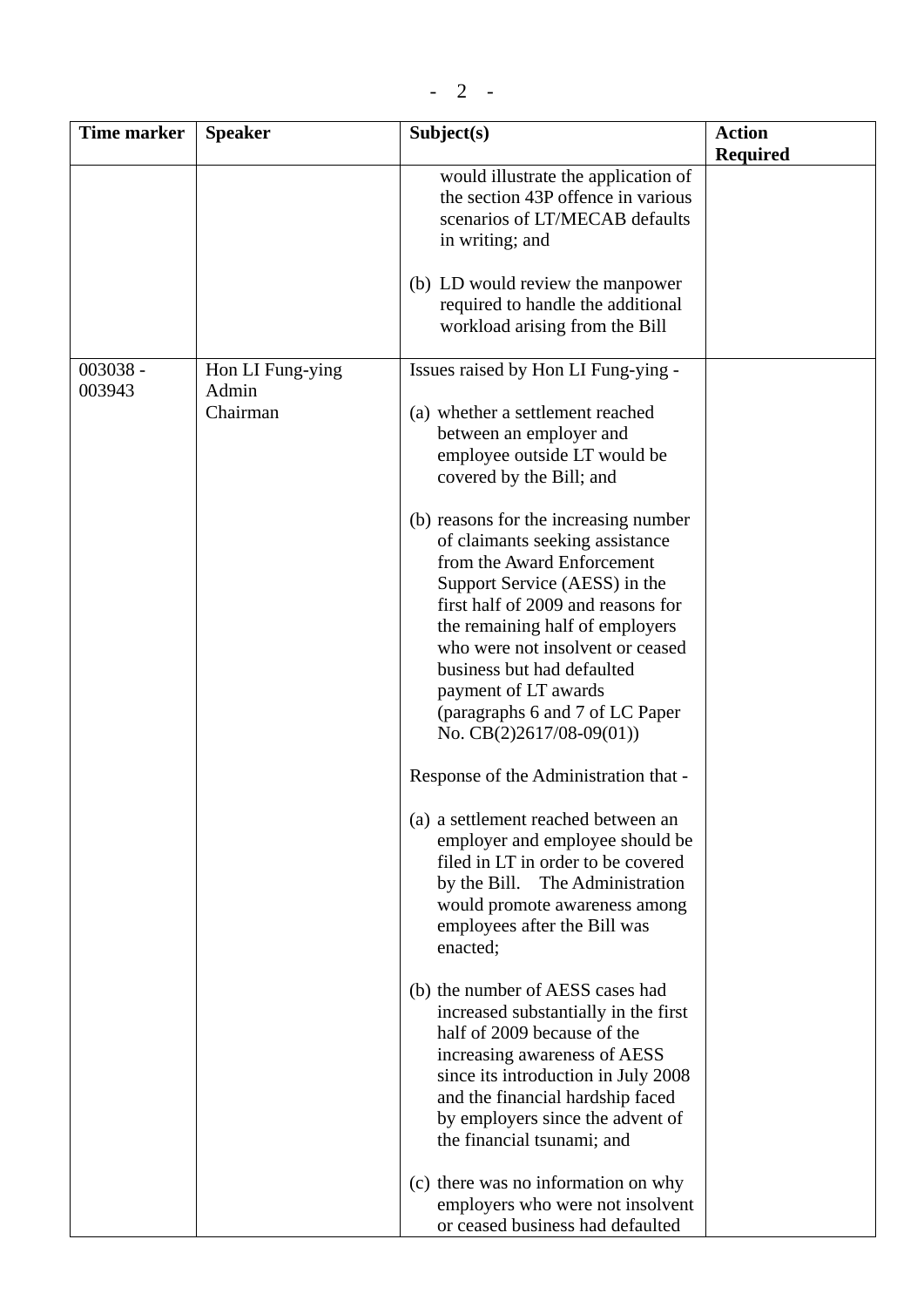| <b>Time marker</b> | <b>Speaker</b>                        | Subject(s)                                                                                                                                                                                                                                                                                                                                                                                                                | <b>Action</b><br><b>Required</b> |
|--------------------|---------------------------------------|---------------------------------------------------------------------------------------------------------------------------------------------------------------------------------------------------------------------------------------------------------------------------------------------------------------------------------------------------------------------------------------------------------------------------|----------------------------------|
|                    |                                       | payments. LD would provide<br>necessary assistance to the<br>affected employees                                                                                                                                                                                                                                                                                                                                           |                                  |
| 003944 -<br>005347 | Hon Andrew LEUNG<br>Admin<br>Chairman | The need to list all reasonable excuses<br>in the proposed section $43P(1)(b)$ in<br>order to protect the interests of<br>employers as raised by Hon Andrew<br><b>LEUNG</b>                                                                                                                                                                                                                                               |                                  |
|                    |                                       | Response of the Administration that -                                                                                                                                                                                                                                                                                                                                                                                     |                                  |
|                    |                                       | (a) the circumstances of non-payment<br>or late payment of wages and<br>other entitlements varied from<br>case to case and the court's<br>judgment should not be unduly<br>fettered (paragraphs 12 and 13 of<br>LC Paper No.CB(2)80/09-10(01));                                                                                                                                                                           |                                  |
|                    |                                       | (b) there were four steps to protect<br>innocent employers including the<br>proof of wilfulness to default<br>payment, opportunity to give a<br>reasonable excuse for defaulting<br>payment, the opportunity to be<br>heard during investigation, and<br>ascertaining reasonable prospect<br>of conviction before prosecution<br>action would be instituted<br>(paragraph 16 of LC Paper No.<br>$CB(2)80/09-10(01)$ ; and |                                  |
|                    |                                       | (c) safeguards were also provided to<br>directors and partners as set out in<br>paragraph 46 of LC Paper No.<br>$CB(2)80/09-10(01)$                                                                                                                                                                                                                                                                                       |                                  |
|                    |                                       | <b>Suggestion of Hon Andrew LEUNG</b><br>to make reference to the Copyright<br>Ordinance (Cap. 528) which seemed<br>to have elaborated on what constituted<br>a reasonable excuse                                                                                                                                                                                                                                         |                                  |
|                    |                                       | Response of the Administration that -                                                                                                                                                                                                                                                                                                                                                                                     |                                  |
|                    |                                       | (a) the term "reasonable excuse"<br>appeared in more than 800<br>provisions under other ordinances<br>and the majority of them had not                                                                                                                                                                                                                                                                                    |                                  |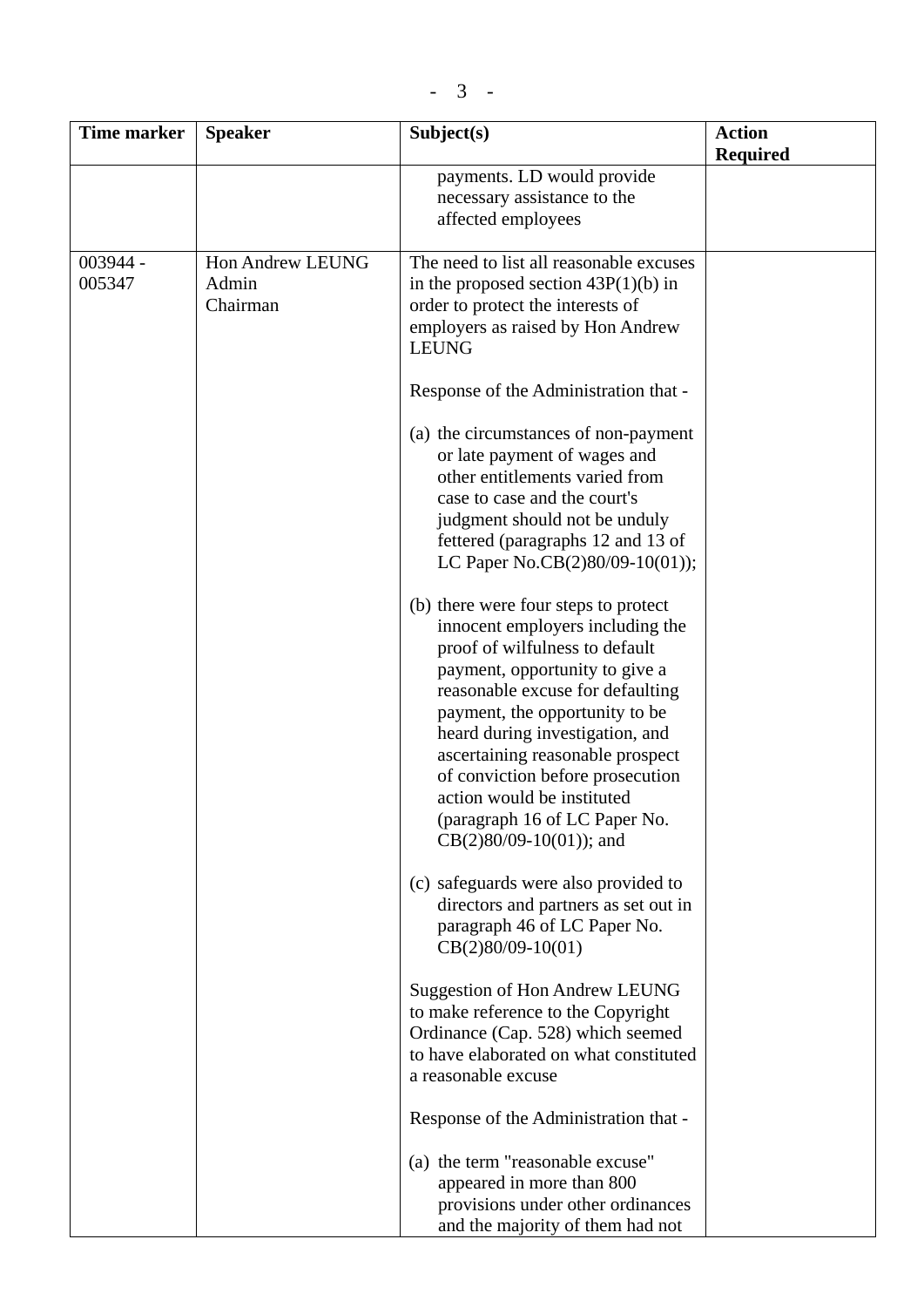| <b>Time marker</b>   | <b>Speaker</b>               | Subject(s)                                                                                                                                                                                                                                                                                                                                  | <b>Action</b>                                                                                              |
|----------------------|------------------------------|---------------------------------------------------------------------------------------------------------------------------------------------------------------------------------------------------------------------------------------------------------------------------------------------------------------------------------------------|------------------------------------------------------------------------------------------------------------|
|                      |                              |                                                                                                                                                                                                                                                                                                                                             | <b>Required</b>                                                                                            |
|                      |                              | elaborated on what constituted, or<br>did not constitute, a reasonable<br>excuse;                                                                                                                                                                                                                                                           |                                                                                                            |
|                      |                              | (b) whether to list the reasonable<br>excuses in the Bill was a policy<br>rather than a drafting issue; the<br>real difficulties lied in whether<br>specifying excuses could be<br>exhaustive (the limited purpose if<br>non-exhaustive) and the policy<br>implications given the almost<br>limitless permutations of<br>circumstances; and |                                                                                                            |
|                      |                              | (c) it would revert to the Bills<br>Committee after studying the<br>approach adopted by the<br>Copyright Ordinance                                                                                                                                                                                                                          | Admin                                                                                                      |
| $005348 -$<br>010343 | Hon LEUNG Yiu-chung<br>Admin | Issues raised by Hon LEUNG<br>Yiu-chung -                                                                                                                                                                                                                                                                                                   | The Administration<br>to provide                                                                           |
|                      | Chairman                     |                                                                                                                                                                                                                                                                                                                                             | information on the                                                                                         |
|                      |                              | (a) the need to explicitly include<br>payment in lieu of notice in the<br>"specified entitlement" in the<br>proposed section $43N(1)(a)$ for<br>employees' easy reference; and                                                                                                                                                              | means for an<br>employee to make<br>claims where his<br>employer failed to<br>make payment to<br>MPF after |
|                      |                              | (b) whether the contribution of<br>mandatory provident fund (MPF)<br>on the part of an employee could                                                                                                                                                                                                                                       | deducting a portion<br>of his wages for<br>that purpose                                                    |
|                      |                              | be recovered if his employer, who                                                                                                                                                                                                                                                                                                           |                                                                                                            |
|                      |                              | had deducted a portion of his                                                                                                                                                                                                                                                                                                               |                                                                                                            |
|                      |                              | wages for that purpose, had not<br>deposited it to his MPF account                                                                                                                                                                                                                                                                          |                                                                                                            |
|                      |                              | Response of the Administration that -                                                                                                                                                                                                                                                                                                       |                                                                                                            |
|                      |                              | (a) the Administration would consider<br>the possibility of improving the<br>drafting of the proposed section                                                                                                                                                                                                                               |                                                                                                            |
|                      |                              | 43N(1)(a);                                                                                                                                                                                                                                                                                                                                  |                                                                                                            |
|                      |                              | (b) the deducted wages alleged for<br>contribution of MPF on the part of<br>employee, if withheld by an                                                                                                                                                                                                                                     |                                                                                                            |
|                      |                              | employer without enrolling him                                                                                                                                                                                                                                                                                                              |                                                                                                            |
|                      |                              | for MPF, could be regarded as part<br>of wages due under which an                                                                                                                                                                                                                                                                           |                                                                                                            |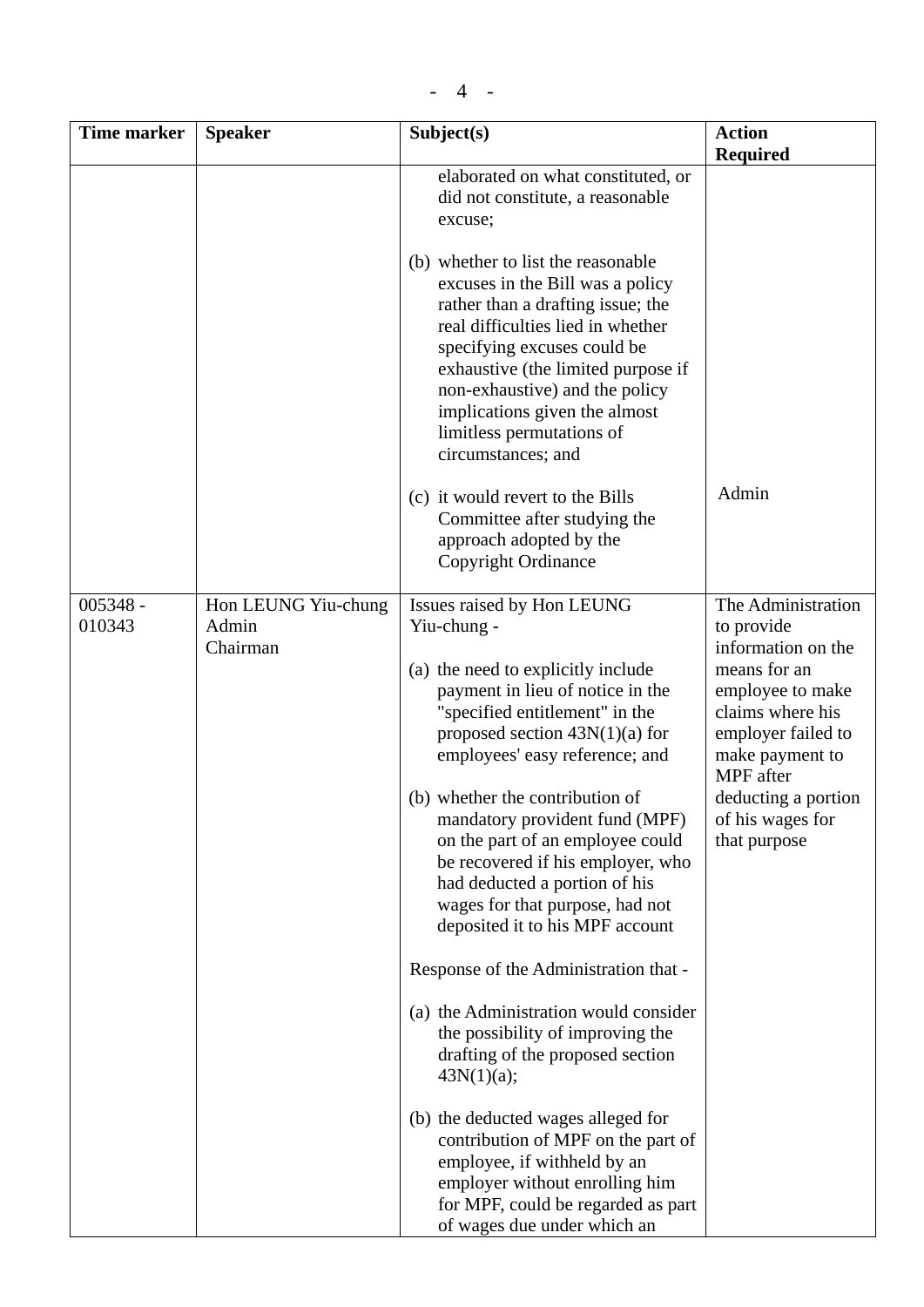| <b>Time marker</b>   | <b>Speaker</b>                       | Subject(s)                                                                                                                                                                                                                                                                                                                                    | <b>Action</b>   |
|----------------------|--------------------------------------|-----------------------------------------------------------------------------------------------------------------------------------------------------------------------------------------------------------------------------------------------------------------------------------------------------------------------------------------------|-----------------|
|                      |                                      |                                                                                                                                                                                                                                                                                                                                               | <b>Required</b> |
|                      |                                      | employee could lodge a civil<br>claim for the wages in arrears<br>against the employer in<br>LT/MECAB;                                                                                                                                                                                                                                        |                 |
|                      |                                      | (c) if an employer deducted a portion<br>of the employee's wages<br>unlawfully (e.g. deducting a<br>portion of the employee's wages<br>for his MPF payment but a MPF<br>account had never been opened<br>for such purpose), the employer<br>might be liable for a claim arising<br>from non-compliance with the<br>Employment Ordinance (EO); |                 |
|                      |                                      | (d) if an employer deducted a portion<br>of the employee's wages for the<br>purpose of the latter's contribution<br>to MPF but had defaulted such<br>payment, the MPF Authority<br>might take action against the<br>employer to recover the<br>outstanding mandatory<br>contribution; and                                                     |                 |
|                      |                                      | (e) non-compliance with the MPF<br>Scheme Ordinance quoted by Hon<br>LEUNG Yiu-chung did not come<br>under the jurisdiction of LT                                                                                                                                                                                                             |                 |
| $010344 -$<br>011500 | Hon Jeffrey LAM<br>Admin<br>Chairman | Issues raised by Hon Jeffrey LAM -<br>(a) risk of employers being<br>criminalized because what<br>constituted a "reasonable excuse"<br>was unclear;<br>(b) LD had very often been<br>sympathetic towards the employee                                                                                                                         |                 |
|                      |                                      | rather than the employer in a<br>labour dispute. In a number of<br>cases, the judge had commented<br>that LD had failed to remain<br>neutral in playing its role as a<br>mediator; and<br>(c) whether the Administration would                                                                                                                |                 |
|                      |                                      | follow the four steps mentioned<br>above when instituting legal                                                                                                                                                                                                                                                                               |                 |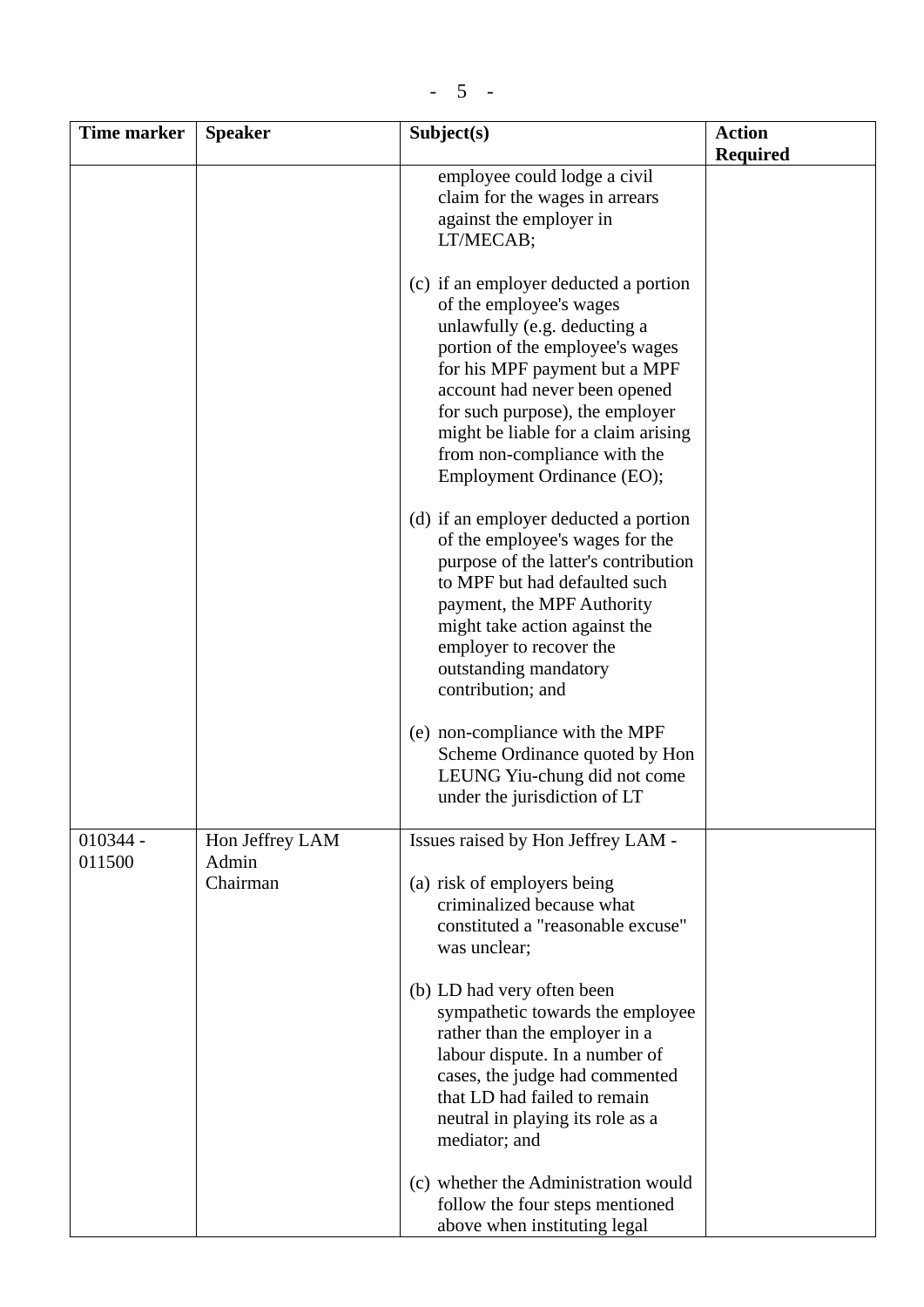| <b>Time marker</b>   | <b>Speaker</b>                    | Subject(s)                                                                                                                                                                                                                                                                                                           | <b>Action</b>                                                                                                  |
|----------------------|-----------------------------------|----------------------------------------------------------------------------------------------------------------------------------------------------------------------------------------------------------------------------------------------------------------------------------------------------------------------|----------------------------------------------------------------------------------------------------------------|
|                      |                                   |                                                                                                                                                                                                                                                                                                                      | <b>Required</b>                                                                                                |
|                      |                                   | proceedings against an employer                                                                                                                                                                                                                                                                                      |                                                                                                                |
|                      |                                   | Response of the Administration that -                                                                                                                                                                                                                                                                                |                                                                                                                |
|                      |                                   | (a) at present, the investigation and<br>prosecution authorities abided by<br>the guidelines issued by the<br>Department of Justice (DoJ) when<br>instituting legal proceedings<br>against an employer.<br>The four<br>steps would apply after the<br>enactment of the Bill;                                         | The Administration<br>to consider listing<br>all reasonable<br>excuses in the<br>proposed section<br>43P(1)(b) |
|                      |                                   | (b) in order to remain impartial and<br>neutral, LD would seek DoJ's<br>advice on a need basis before<br>instituting legal proceedings<br>against an employer; and                                                                                                                                                   |                                                                                                                |
|                      |                                   | (c) whether an excuse was reasonable<br>would be assessed against specific<br>facts of the case in question. As<br>an excuse might be reasonable in<br>one but unreasonable in another,<br>the Bill would not elaborate on<br>what constituted "reasonable<br>excuse" and leave it to the<br>discretion of the court |                                                                                                                |
| $011501 -$<br>012251 | Hon Paul TSE<br>Admin<br>Chairman | Issues raised by Hon Paul TSE -<br>(a) although one of the four steps<br>allowed employers to put forth a<br>valid reason to avoid being<br>convicted, some employers might<br>choose, having regard to legal                                                                                                        |                                                                                                                |
|                      |                                   | advice, to remain silent until the<br>case was heard in the court; and<br>(b) whether an employee of a                                                                                                                                                                                                               |                                                                                                                |
|                      |                                   | company such as a messenger<br>who knew or ought to have known<br>that a LT award was being<br>defaulted would be caught by the<br>section 43P offence                                                                                                                                                               |                                                                                                                |
|                      |                                   | Response of the Administration that<br>an officer who was not involved in the<br>management of the body corporate<br>would not be liable for the section                                                                                                                                                             |                                                                                                                |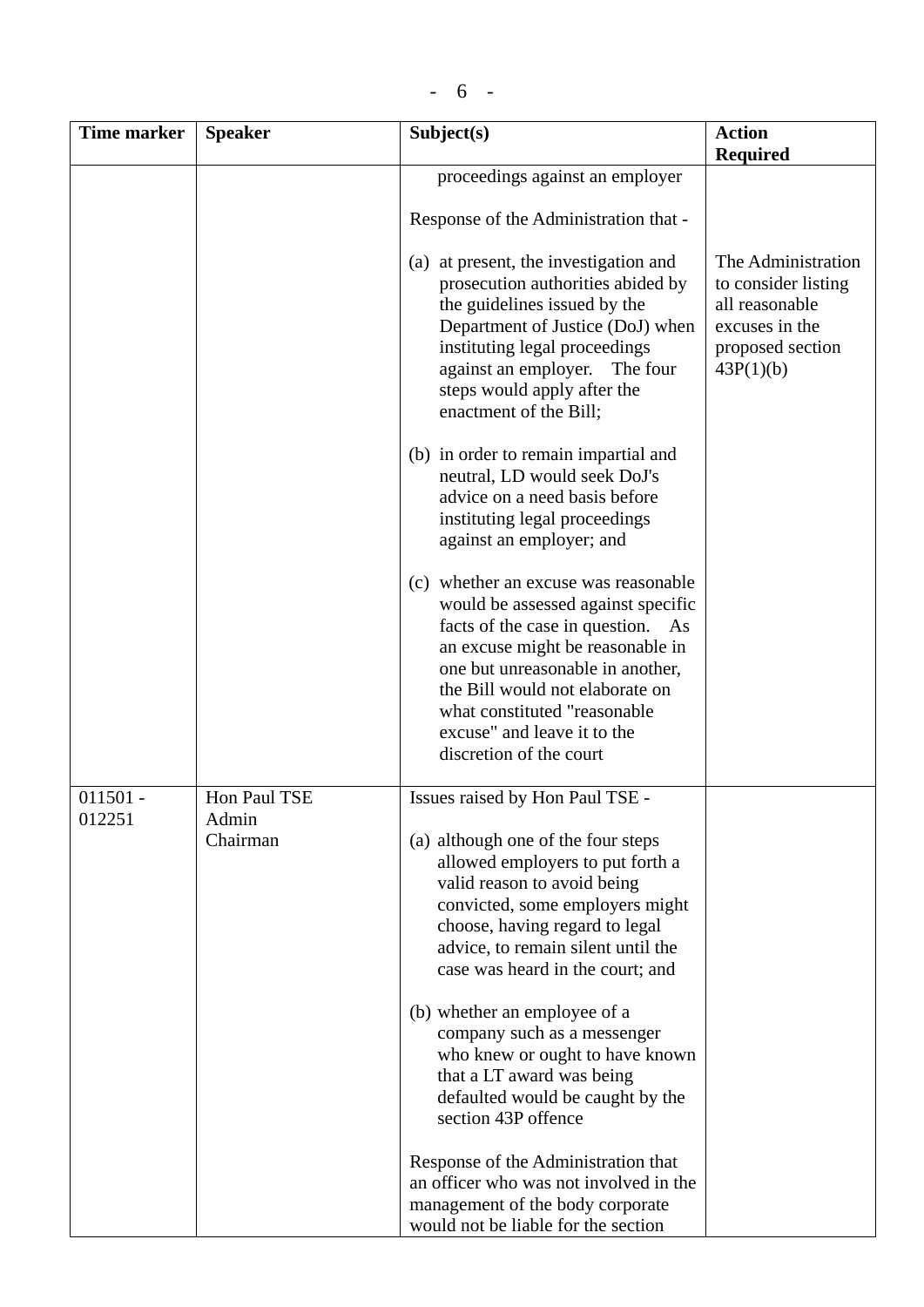| <b>Time marker</b> | <b>Speaker</b>    | Subject(s)                                                                                                                                                                                                                                 | <b>Action</b><br><b>Required</b> |
|--------------------|-------------------|--------------------------------------------------------------------------------------------------------------------------------------------------------------------------------------------------------------------------------------------|----------------------------------|
|                    |                   | 43P offence                                                                                                                                                                                                                                |                                  |
|                    |                   | The application of the rebuttable<br>presumption in the proposed section<br>$43Q(3)$ , (4) and (5) on liability of<br>directors and partners                                                                                               |                                  |
| $012252 -$         | Hon IP Wai-ming   | Issues raised by Hon IP Wai-ming -                                                                                                                                                                                                         |                                  |
| 013537             | Admin<br>Chairman | (a) whether the requirements to prove<br>"wilfulness" and "reasonable<br>excuse" for default payment made<br>it too difficult to prosecute<br>unscrupulous employers;                                                                      |                                  |
|                    |                   | (b) whether an employer who<br>defaulted part of the instalment of<br>LT/MECAB award had<br>contravened the Bill; and                                                                                                                      |                                  |
|                    |                   | (c) why compensation under section<br>32P of EO was not included in the<br>"specified entitlement" in the<br>proposed section $43N(1)$                                                                                                     |                                  |
|                    |                   | Response of the Administration that -                                                                                                                                                                                                      |                                  |
|                    |                   | (a) need to strike a pragmatic and<br>reasonable balance between the<br>importance attached by employees<br>on effectiveness in catching the<br>culpable employers and the<br>employers' concern about netting<br>in innocent businessmen; |                                  |
|                    |                   | (b) the new offence was proposed<br>under EO to cover the default of<br>LT/MECAB awards comprising<br>wages and entitlements<br>underpinned by criminal elements<br>under EO only;                                                         |                                  |
|                    |                   | (c) an employer who had defaulted<br>part of the LT/MECAB payment<br>or instalment would be subject to<br>criminal sanctions by virtue of the<br>proposed section $43P(1)$ and (2);<br>and                                                 |                                  |
|                    |                   | (d) compensation under section 32P                                                                                                                                                                                                         |                                  |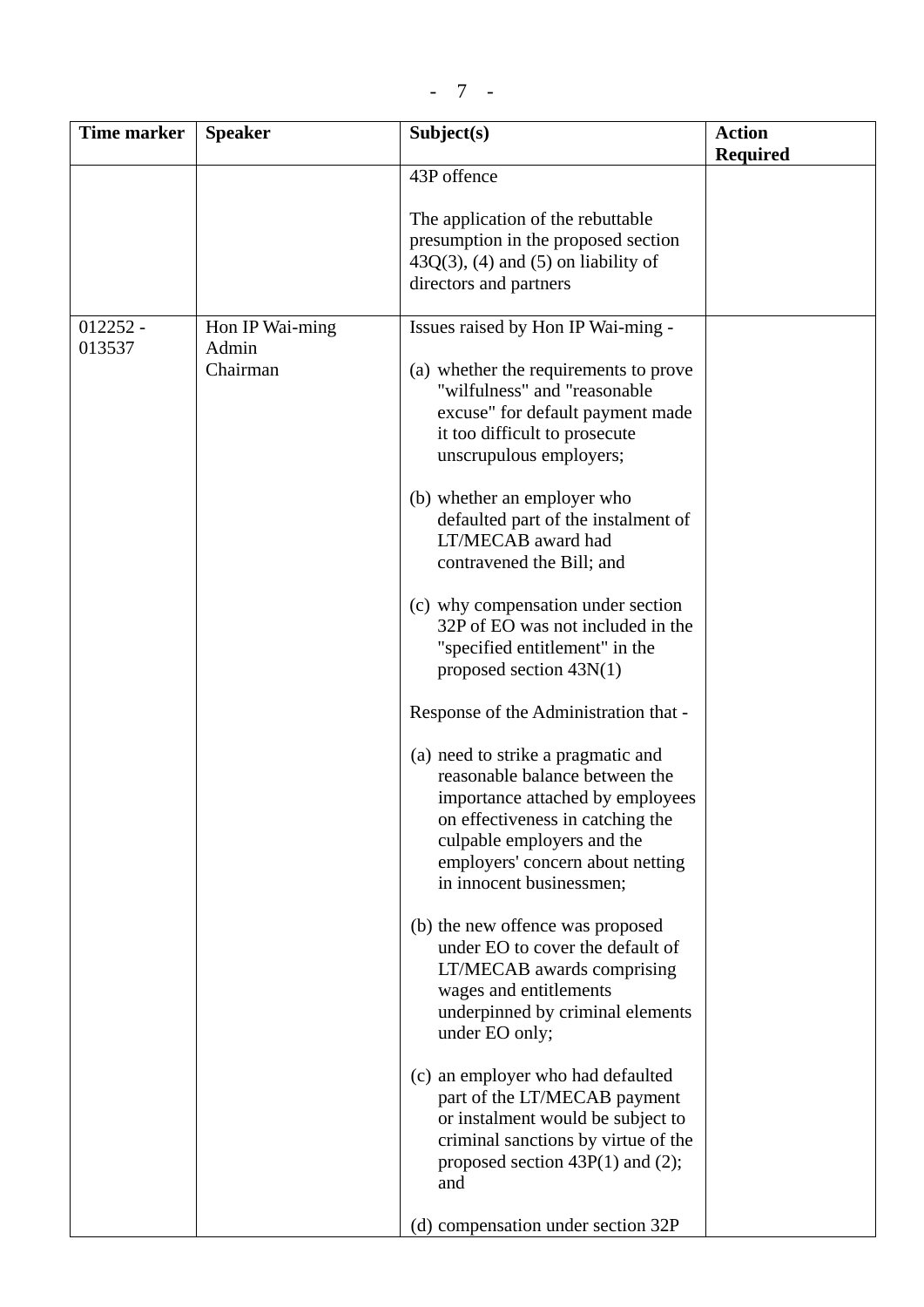| <b>Time marker</b>   | <b>Speaker</b>    | Subject(s)                                                                                                                                                                                                                                                                                                                                                                                                                                                                                                                                                                                                                                                                                                                                                                                   | <b>Action</b><br><b>Required</b>                                                                                                                                          |
|----------------------|-------------------|----------------------------------------------------------------------------------------------------------------------------------------------------------------------------------------------------------------------------------------------------------------------------------------------------------------------------------------------------------------------------------------------------------------------------------------------------------------------------------------------------------------------------------------------------------------------------------------------------------------------------------------------------------------------------------------------------------------------------------------------------------------------------------------------|---------------------------------------------------------------------------------------------------------------------------------------------------------------------------|
|                      |                   | of EO was civil in nature with no<br>criminal liability in default<br>(paragraphs 21-23 of LC Paper<br>No. CB $(2)$ 80/09-10(01))                                                                                                                                                                                                                                                                                                                                                                                                                                                                                                                                                                                                                                                            |                                                                                                                                                                           |
|                      |                   | Further response of the<br>Administration on the need to list<br>reasonable excuses in the Bill -<br>(a) whether an excuse was reasonable<br>required the exercise of judgment.<br>A judgment would have to be<br>made from the policy angle<br>having regard to the views of the<br>employers and employees.<br>As it<br>was not uncommon for the two<br>parties to have different views on<br>what constituted a reasonable<br>excuse, there were practical<br>difficulties in reaching an<br>agreement, especially when the<br>reasonableness of an excuse ought<br>to be assessed against the specific<br>circumstances of the case in<br>question; and<br>(b) the feasibility to list all the<br>reasonable excuses in the Bill was<br>hence not a drafting issue but a<br>policy issue | The Administration<br>to provide<br>information on<br>provisions in other<br>ordinances where<br>there were<br>elaborations on<br>what constituted a<br>reasonable excuse |
| $013538 -$<br>014227 | Chairman<br>Admin | Response of the Administration to the<br>issues raised by the Chairman -<br>(a) the Bill did not cover cases that<br>were referred from LT to a District<br>Court or High Court under which<br>a judgment was delivered in<br>favour of the employee; and<br>(b) the Bill did not cover the civil<br>liability of principal contractor or<br>superior subcontractor of the<br>construction industry for wages<br>(up to the first two months) that<br>were owed to an employee by a<br>subcontractor                                                                                                                                                                                                                                                                                         |                                                                                                                                                                           |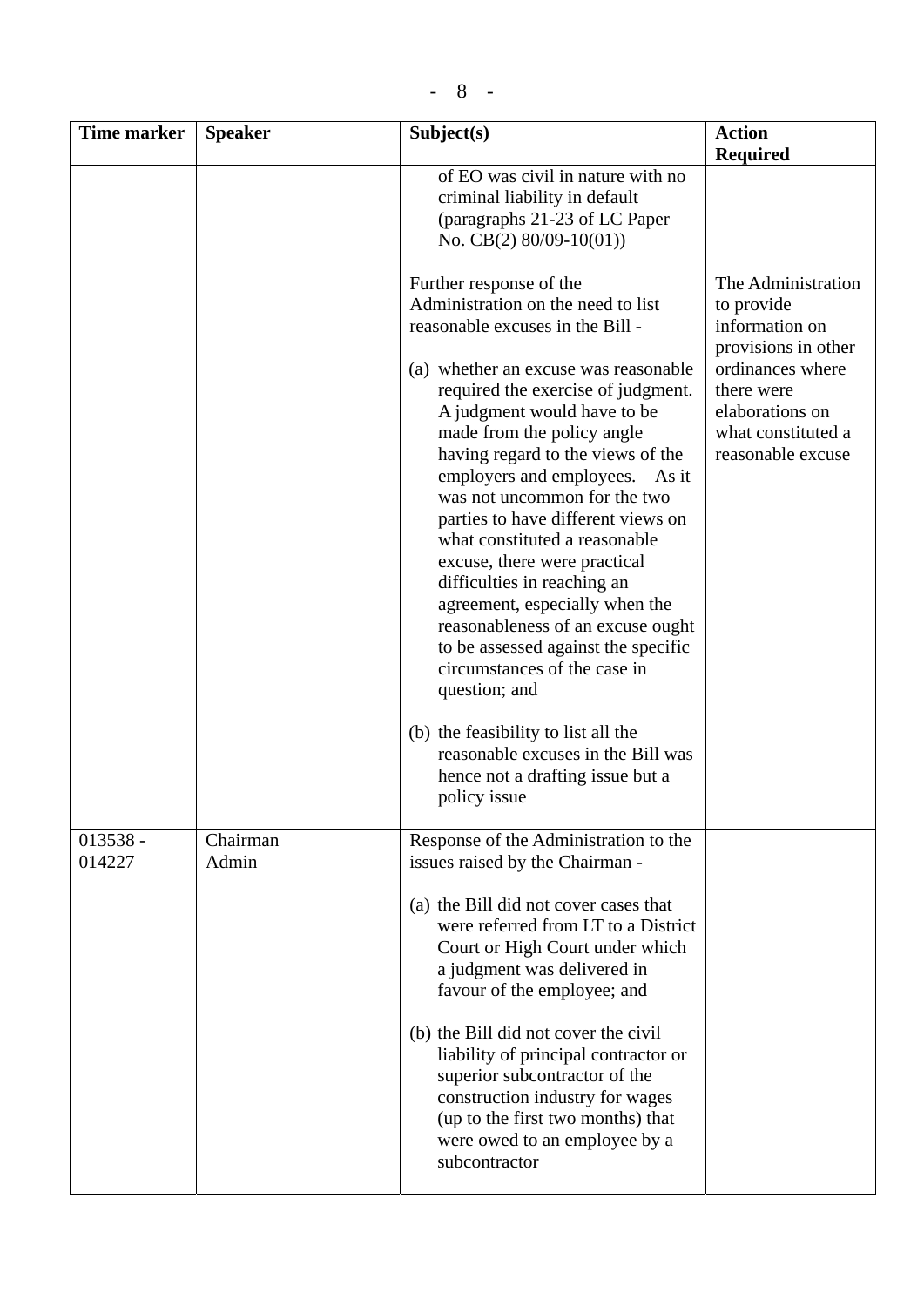| <b>Time marker</b>   | <b>Speaker</b>                         | Subject(s)                                                                                                                                                                                                                                                                                                                                                                                                                                                              | <b>Action</b>                                                                                                                            |
|----------------------|----------------------------------------|-------------------------------------------------------------------------------------------------------------------------------------------------------------------------------------------------------------------------------------------------------------------------------------------------------------------------------------------------------------------------------------------------------------------------------------------------------------------------|------------------------------------------------------------------------------------------------------------------------------------------|
|                      |                                        |                                                                                                                                                                                                                                                                                                                                                                                                                                                                         | <b>Required</b>                                                                                                                          |
| $014228 -$<br>015208 | Hon LEE Cheuk-yan<br>Admin<br>Chairman | Issues raised by Hon LEE Cheuk-yan<br>(a) why the prosecution for an<br>offence could not be commenced<br>without the consent in writing of<br>the Commissioner for Labour as<br>stipulated in proposed section<br>43S(1);<br>(b) how to determine whether an<br>employer had willfully defaulted<br>payment; and<br>(c) timeframe for the procedures of<br>investigation, prosecution and<br>institution of criminal proceedings<br>for defaults of LT/MECAB<br>awards | The Administration<br>to advise the<br>timeframe for each<br>of the steps set out<br>in Annex A to LC<br>Paper No. CB(2)<br>80/09-10(01) |
|                      |                                        | Response of the Administration that -<br>(a) the Administration would consider<br>all the relevant information from<br>the employee, employer and<br>relevant third party to decide<br>whether there was sufficient<br>evidence to support a charge<br>under the new offence. As a<br>procedure to distinguish wilful<br>defaults, the Commissioner for<br>Labour's consent in writing is<br>required if prosecution would be<br>instituted; and                        |                                                                                                                                          |
|                      |                                        | (b) procedures of investigation,<br>prosecution and institution of<br>criminal proceedings for defaults<br>of LT/MECAB awards were<br>detailed in paragraphs 2-9 and<br>Annex A to LC Paper No. CB(2)<br>80/09-10(01)                                                                                                                                                                                                                                                   |                                                                                                                                          |
| $015209 -$<br>020214 | Hon Paul TSE<br>Admin<br>Chairman      | Issues raised by Hon Paul TSE -<br>(a) whether an employer would be<br>subject to criminal sanction if the<br>LT award was paid after 14 days<br>from the date on which the sum<br>was due;                                                                                                                                                                                                                                                                             |                                                                                                                                          |